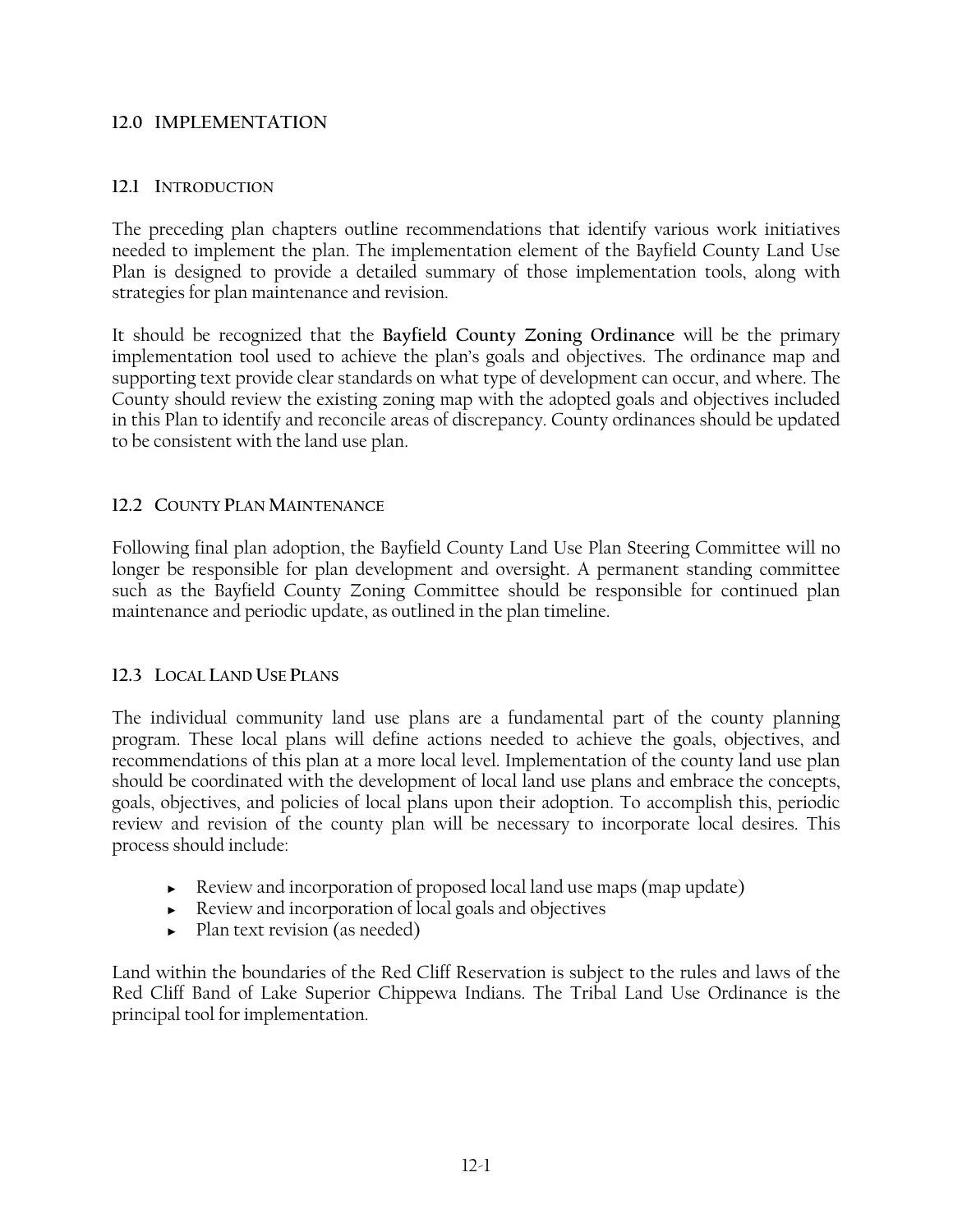### **12.4 INTERGOVERNMENTAL COORDINATION**

Cooperation and coordination between Bayfield County and the local units of government is essential in order to ensure that development within one community does not have negative ramifications for a neighboring community.

The land use decision-making process will include coordination with all effected jurisdictions. Bayfield County's proposed future land uses have been defined by existing plans of local governmental units, and any future revision and update of plan mapping and text will involve consultation and coordination of both the county and local government.

In the future, the county may wish to devise a formalized intergovernmental coordination program which maximizes efficiency in providing services and facilities, reduces duplication of effort, solves common problems, and coordinates development activities.

## **12.5 PLAN TIMELINE**

The Bayfield County Land Use Plan is a dynamic, evolving document. It is important the document remains current, and the ideas and concepts are consistent with contemporary values and knowledge. It should be noted that facts and figures contained within the plan might change rapidly due to unforeseen social, economic, or environmental conditions. In order to base community decisions on the contents of this document, it is of the utmost importance that the data within it be current and applicable. In order to accomplish this, the following plan updates and revisions are recommended:



As of January 1, 2010, Bayfield County will be required to base land use decisions on the contents of a comprehensive plan which meets the "Smart Growth" requirements outlined in 66.1001 of the Wisconsin State Statutes. Under this legislation, the required content of a comprehensive plan includes the development of nine planning elements along with various information and data within each element.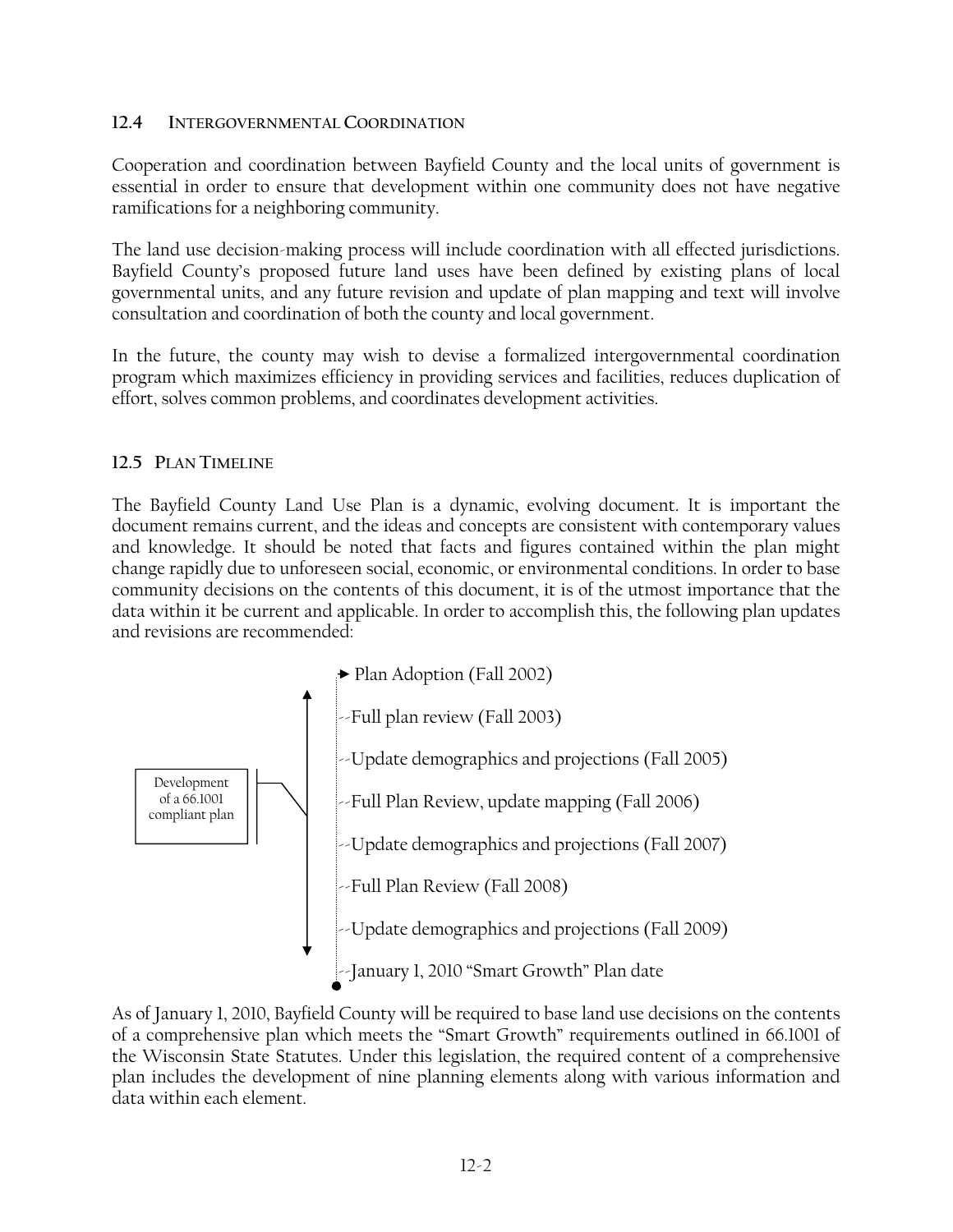66.1001 Comprehensive Planning Elements

- ► Issues and opportunities element
- ► Housing element
- ► Transportation element
- ► Utilities and community facilities element
- ► Agricultural, cultural and natural resources element
- ► Economic development element
- ► Intergovernmental cooperation element
- ► Land use element
- ► Implementation element.

The framework of the Bayfield County Land Use Plan is such that conversion to a 66.1001 compliant document is feasible without substantial revision of existing data, although the statutes require a more detailed examination of the information contained in the existing plan. It is recommended that the existing land use plan be utilized and maintained while development of a 66.1001 compliant document is underway.

# **12.6 IMPLEMENTATION PROGRAMS**

The recommendations found in the Bayfield County Land Use Plan represent the suggested actions for the county to achieve the goals established by the Bayfield County Land Use Planning Steering Committee. Additionally, it must be stressed that the techniques found in this final implementation element are **advisory** only.

This land use plan **does not** have the force of law. The key functions of the plan are to serve as an inventory of the county's resources; to chart the changes that have taken place in the county in terms of land use, residential, and commercial development over the past 20 years; and to provide projections and trend indicators on the coming 20 years. Finally, the plan serves as an **advisory** document on which the county government can base its land use decisions in the future

# **12.6(a) Purchase of Development Rights Program (PDR)**

This technique is currently in use in some southern counties of Wisconsin and elsewhere in the United States and has proven to be effective for preserving farmland in areas adjacent to cities. The purchase of development rights is a **voluntary** protection technique that compensates the landowner for limiting future development on their land. The programs are primarily used for retention of agricultural lands but the concept can be applied to all types of land use scenarios. Under a PDR program, an entity such as a town, county, or private conservation organization purchases the development rights to a designated piece of property. The land remains in private ownership and the landowner retains all the other rights and responsibilities associated with the property.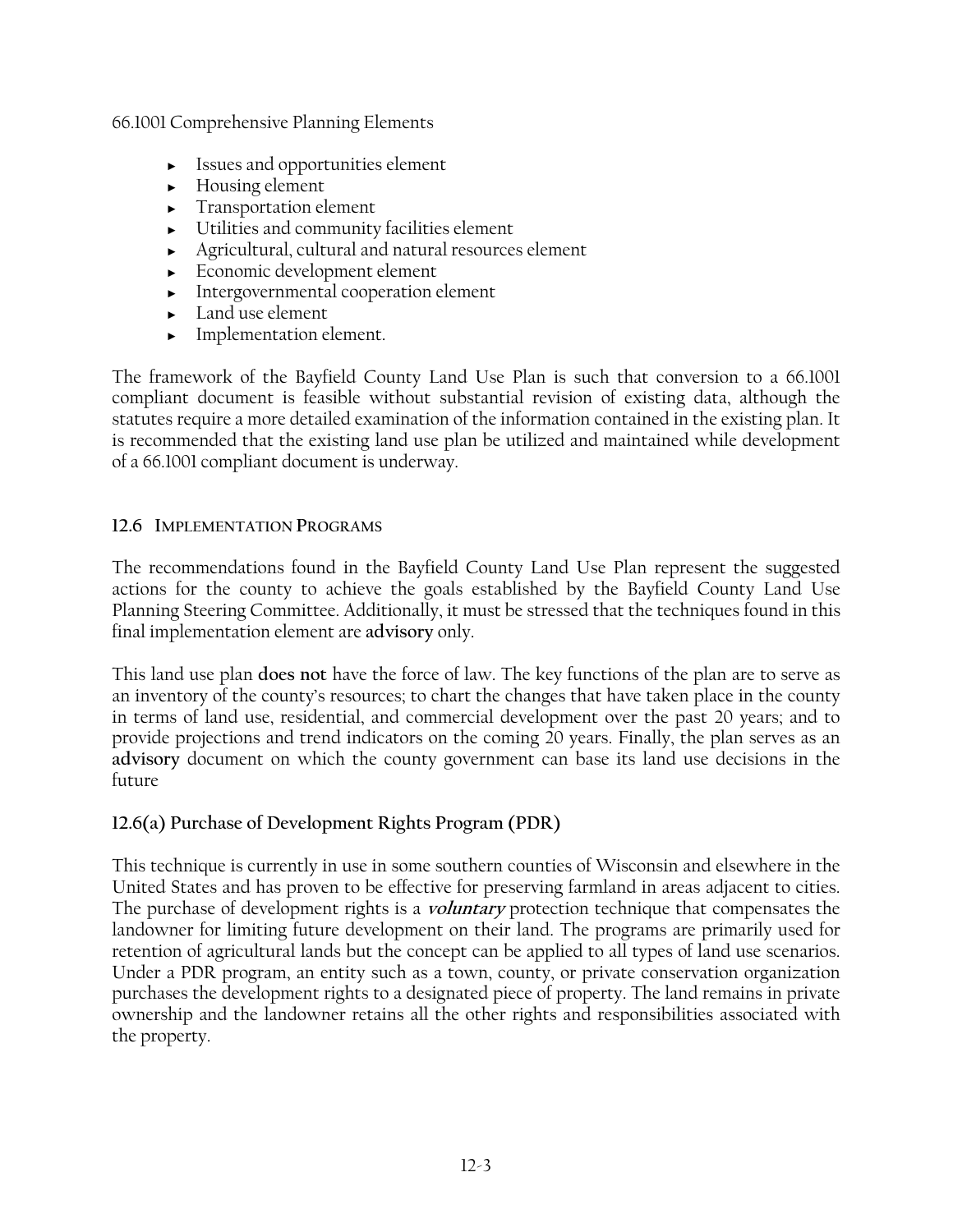# **12.6(b) Transfer of Development Rights (TDR) Program**

The TDR program is a non-regulatory (voluntary) approach that allows the right to develop property to be transferred from one parcel (or zoning district) to another. Under a TDR program, development rights to parcel of land are transferred from a "sending area" to another parcel referred to as the "receiving area". Sending areas are typically those areas where development is discouraged or limited, and receiving areas are areas where growth and development are encouraged. Under some TDR programs, local government awards development rights to each parcel of developable land in the community or in selected districts on the basis of the land's acreage or value. Landowners can then sell the development rights on the open market. The TDR or PDR tools could be considered as possible programs to preserve some of the remaining Bayfield County lakeshore from development. The TDR program has been widely implemented at the local level due to the fact that it requires no major financial contribution by local government.

Benefits of the TDR program include:

- ► The public benefits from the conservation easements, which protect and preserve sensitive natural features and wildlife habitat.
- ► Owners of sending area properties receive economic compensation for their properties where development would normally be precluded due to sensitive natural features or zoning restrictions.
- ► Owners of receiving area properties can increase their development density, accommodating a greater number of uses or tenants.
- ► Little financial contribution on behalf of local government.

# **12.6(c) Acquisition**

This type of land preservation tool involves the direct purchase of land for the purposes of preservation and protection. This tool should be used in cases where other protective mechanisms fail to meet objectives, and/or in cases of high-priority acquisition lands. Acquisition efforts should be coordinated with other local, state, and national acquisition initiatives (lake associations, environmental groups, USFS, WDNR, etc.)

## **12.6(d) Conservation Easements**

When a landowner sells their development rights, a legal document known as a conservation easement is drafted. The easement restricts the use of the land to agricultural use, open space, or other desired use in perpetuity. A conservation easement permanently limits residential, commercial, or industrial development to protect its natural attributes or agricultural value. The conservation easement becomes a part of the landowner's deed and remains on the deed even if the land is sold or passed through inheritance thereby ensuring the development will not occur on the property.

The conservation easement does not automatically allow public access to the land; the land remains in the hands of the owner, as only the right to develop it has been purchased. All remaining rights of property ownership remain with the landowner including the right to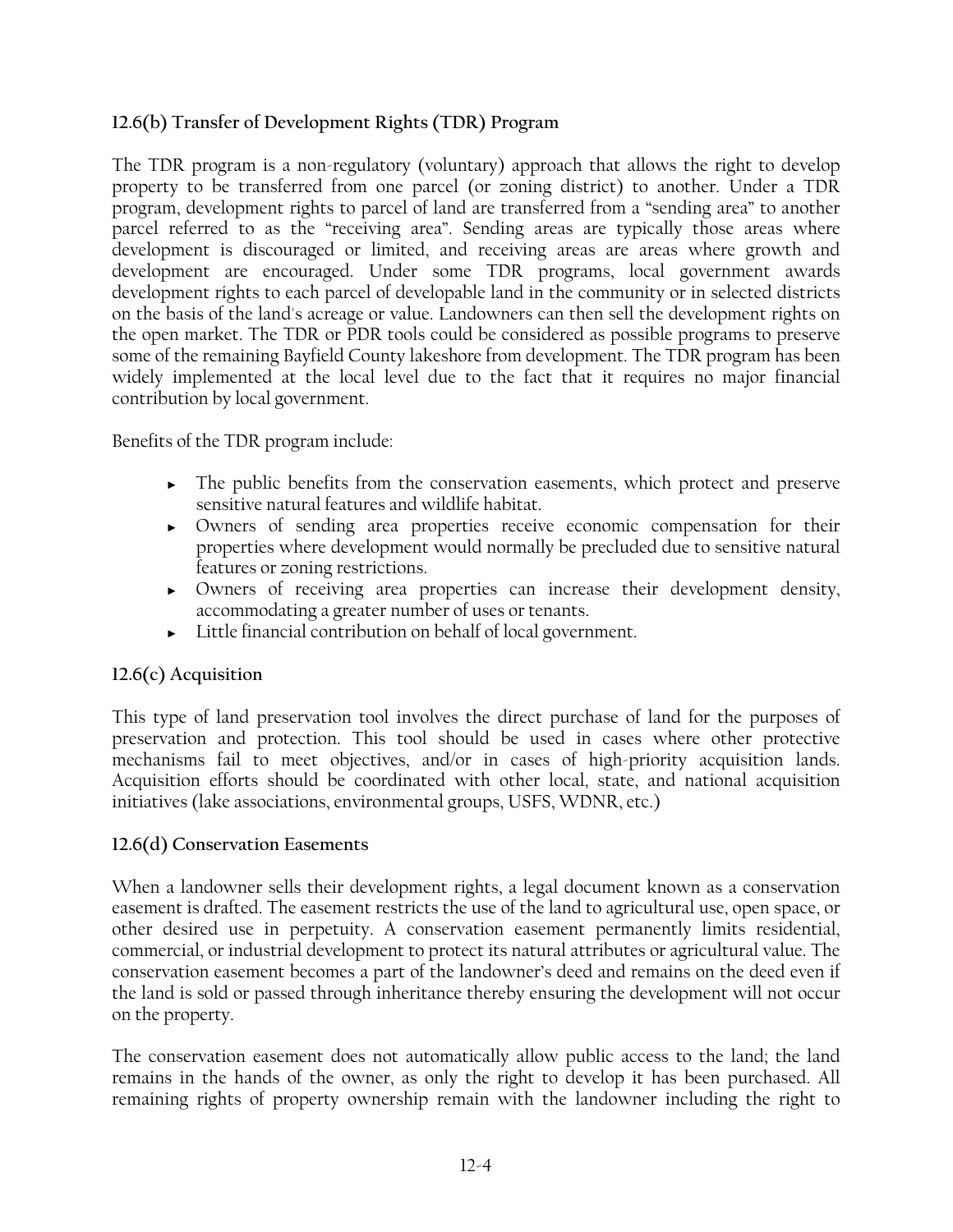transfer ownership, swap, deed, or sell the land. A purchase of development rights program works to ensure that incompatible development will not take place; the PDR becomes a part of the deed and keeps the land in its agricultural or natural state in perpetuity. An effective purchase of development rights program requires initial financial support and on-going administration. Additionally, the program requires a county review board to assess the lands of landowners requesting entry of their parcel into the PDR program.

| <b>Land Protection</b><br>Tool       | Pro                                                                                                                              | Con                                                                             |
|--------------------------------------|----------------------------------------------------------------------------------------------------------------------------------|---------------------------------------------------------------------------------|
| Donated<br>Conservation<br>Easements | Permanently protects land from development<br>pressures.<br>Landowners may receive income, estate, and<br>property tax benefits. | Tax incentives may not<br>provide enough<br>compensation for many<br>landowners |
|                                      | No or low cost to local unit of government.<br>Land remains in private ownership and on                                          | Little local government<br>control over which areas<br>are protected.           |
|                                      | the tax rolls.                                                                                                                   |                                                                                 |
| Purchase of<br>Development<br>Rights | Permanently protects land from development<br>pressures.                                                                         | Can be costly for local<br>unit of government.                                  |
|                                      | Landowner is paid to protect their land.                                                                                         |                                                                                 |
|                                      | Landowners may receive estate and property<br>tax benefits.                                                                      |                                                                                 |
|                                      | Local government can target locations<br>effectively.                                                                            |                                                                                 |
|                                      | Land remains in private ownership and on<br>the tax roles.                                                                       |                                                                                 |
| Transfer of<br>Development<br>Rights | Permanently protects land from development<br>pressures.                                                                         |                                                                                 |
|                                      | Landowner is paid to protect their land.                                                                                         |                                                                                 |
|                                      | Landowners may receive estate and property<br>tax benefits.                                                                      | Can be complex to<br>manage                                                     |
|                                      | Local government can target locations<br>effectively.                                                                            | Receiving area must be<br>willing to accept higher<br>densities.                |
|                                      | Low cost to local unit of government.                                                                                            |                                                                                 |
|                                      | Utilizes free market mechanisms.                                                                                                 |                                                                                 |
|                                      | Land remains in private ownership and on<br>tax roll                                                                             |                                                                                 |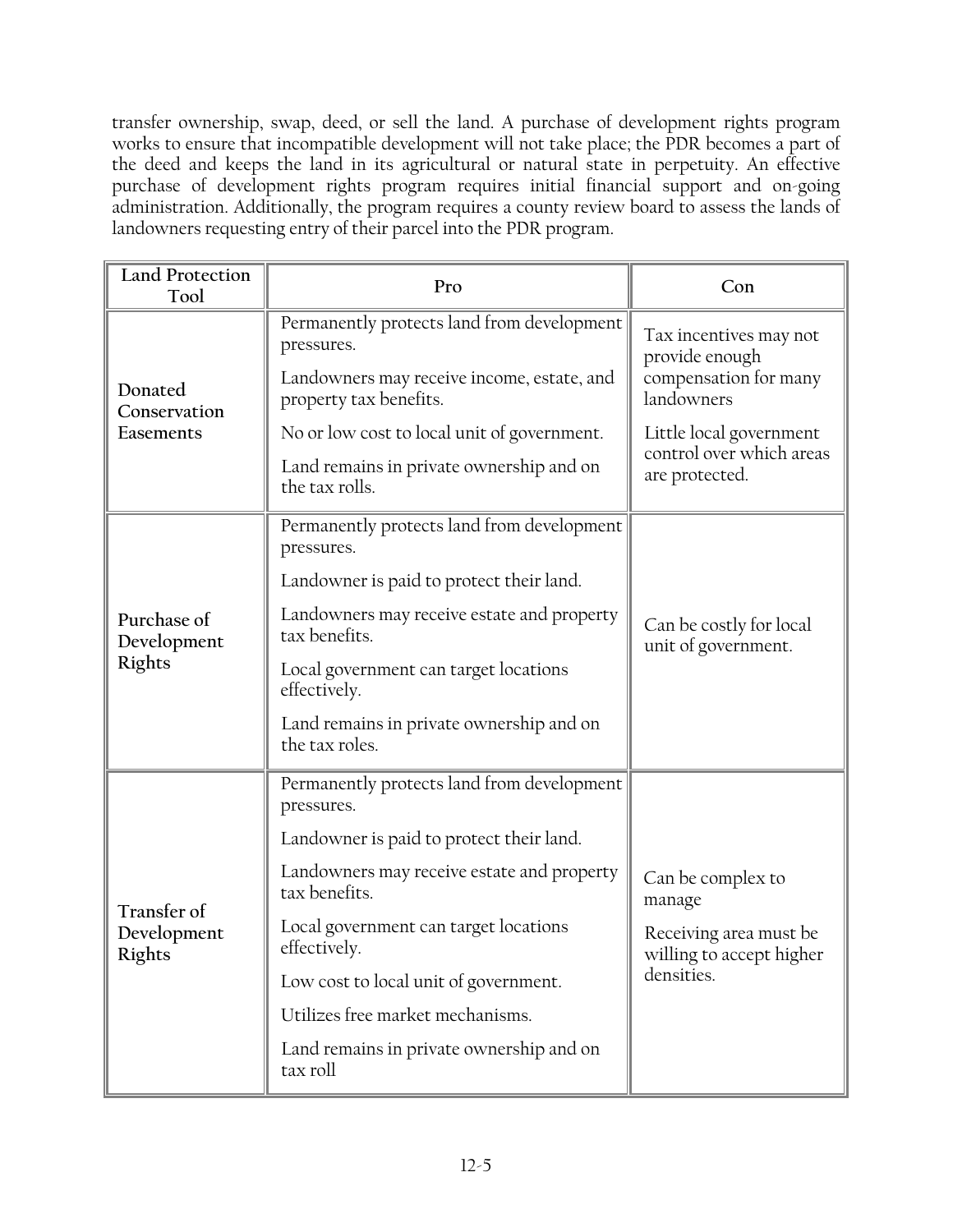## **12.6(e) Land Trusts**

Land trusts are non-profit voluntary organizations that work with landowners to use a variety of tools to help them protect their land. Such organizations are formed with the purpose of protecting open space, scenic views, wildlife, etc. and they use a variety of techniques to raise money for operating expenses and the acquisition of easements. Land trusts also provide adequate monitoring and stewardship. In the United States, land trusts can hold conservation easements, which means that the organization has the right to enforce the restrictions placed on the land.

## **12.6(f) LESA Farmland Preservation Tool**

LESA is an acronym for land evaluation and site assessment tool, a program that assists in the evaluation of land based on its suitability for agricultural use and value for non-farm uses. This system, developed by the Soil Conservation Service in 1981, has been routinely adopted and implemented for use by local government throughout the nation. The system involves a two-part process, the land evaluation component (LE) and site assessment component (SA). The LE portion involves assessment of soil conditions as they relate to the production of food and fiber products. Site assessment typically involves an analysis of the non-soil variables which effect the property's use such as municipal services available, adjacent land uses, development suitability, compatibility with land use plans, and distance from populated areas (expansion areas). A point system is often used in order to quantify the variables of the LE and SA components. Points are assessed based on whether or not the property meets the guidelines of the community and then totaled to achieve a composite score. A threshold score then determines whether or not the property would be an appropriate residential development area or whether the land should remain in agricultural use.

## **12.7 CONSERVATION DESIGN AND OPEN SPACE PROTECTION TECHNIQUES**

## **12.7(a) Conservation Design Subdivisions**

The conservation design subdivision concept is an alternative development design to the conventional residential subdivision. Conventionally designed subdivisions are typically characterized by land divided into house lots and streets, with minimal (if any) open space. Usually, the remaining open space lands consist of the undevelopable portion of the subdivision (steep slopes, wetlands, floodplain, etc.). The conventional subdivision lacks communal open space, community woodlands, or other open areas where people can meet and interact.

The purpose of a conservation design subdivision is to provide opportunity for development while maintaining open space characteristics, encouraging interaction among residents through site design, and protection of habitat and environmental features. A typical conservation design subdivision contains the same number of lots that would be permitted under a conventional design. The lots are typically smaller than conventional lots and are designed for single-family homes reminiscent of traditional neighborhoods found in small towns throughout America.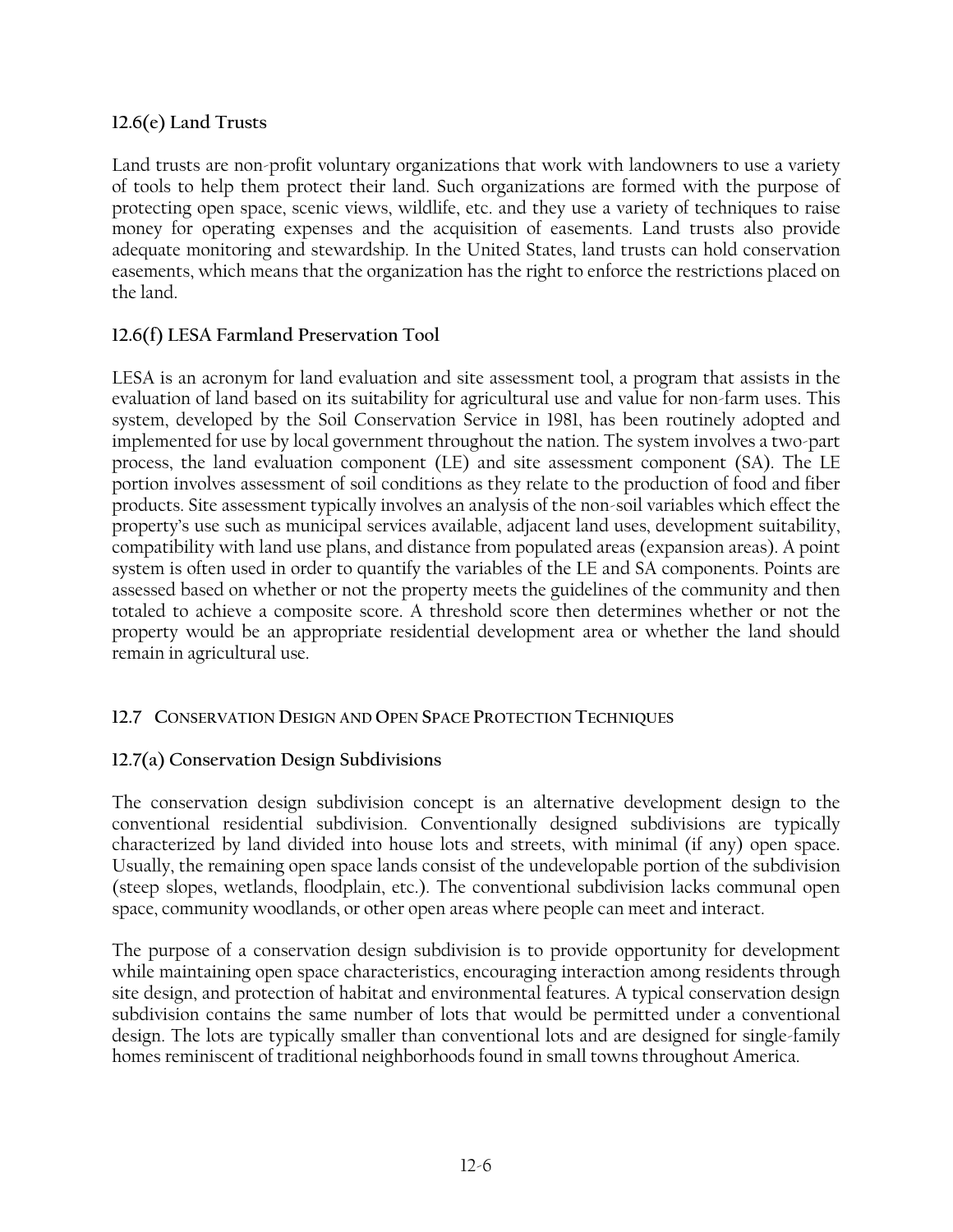The compact design of a conservation subdivision allows for the creation of permanent open space (typically 50 percent or more of the buildable area). This undeveloped land typically serves as community open space land and provides recreational, aesthetic, and social benefits to subdivision residents.

The conservation design subdivision has proven economic, environmental, and social advantages over conventionally designed subdivisions<sup>1</sup> including:

*Economic Advantages* 

- ► Lower infrastructure and design (engineering) costs
- ► Attractiveness of lots for home development
- ► Reduction in demand for public parklands

## *Environmental Advantages*

- ► Protection of conservation areas and upland buffers (which would normally be developed)
- ► Reduced runoff due to less impervious surface cover
- ► Improved water filtration due to presence of vegetation and buffers
- ► Opportunities for non-conventional septic system design

## *Social Advantages*

- ► Opportunities for interaction among residents (common open space)
- ► Pedestrian friendly
- ► Greater opportunity for community activities

# **12.7(b) Open Space Zoning**

## *Cluster Design Approach*

Under conventional zoning, a development designation is assigned to every acre of land within a jurisdiction. Typically, there is no land left over for open space/undeveloped land. Compulsory open space zoning could require that the "clustering" technique (outlined under Conservation Design Subdivisions) be used in order to group new homes onto a portion of the development, while preserving the remainder as unbuilt open space. Under this form of development, the same number of homes would be permitted on the site as a conventional design. Decisions on whether or not open space zoning should be obligatory should be based on local desires and requirements. Alternative approaches to mandatory open space zoning include requiring this form of development only in certain designations, or only in situations where specified resources exist (as defined by the local jurisdiction), or to mandate open space zoning in situations where a conventional development plan would remove or degrade more than a specified percentage of the site's resources.

## *Limited Use Approach*

 $\overline{a}$ 

This designation is designed to preserve and enhance the use of open-space lands as a limited and valuable resource. It is further intended to permit limited but reasonable use of open-space land while protecting the public health, safety and welfare.

<sup>1</sup> Randall Arendt, *Conservation Design for Subdivisions,* (Island Press, Washington D.C., 1996), pp 3-16.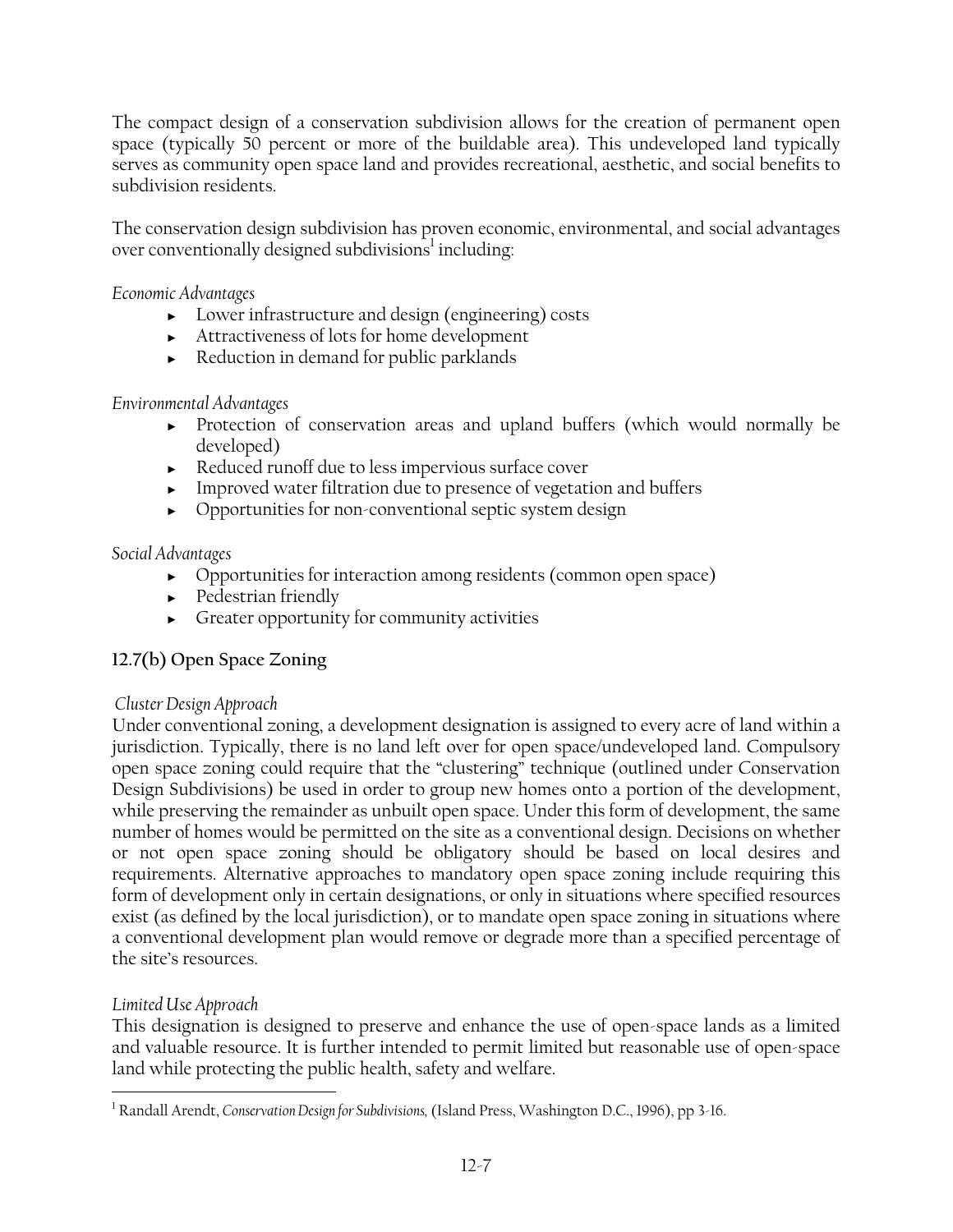Using this approach, a new zoning district is created (Open Space Zoning District). Typically, this designation would apply to lands identified by a comprehensive plan as "Open Space Areas" or "Resource Conservation Areas". Examples of permitted uses may be those activities that enhance or protect environmental resources or recreational activities.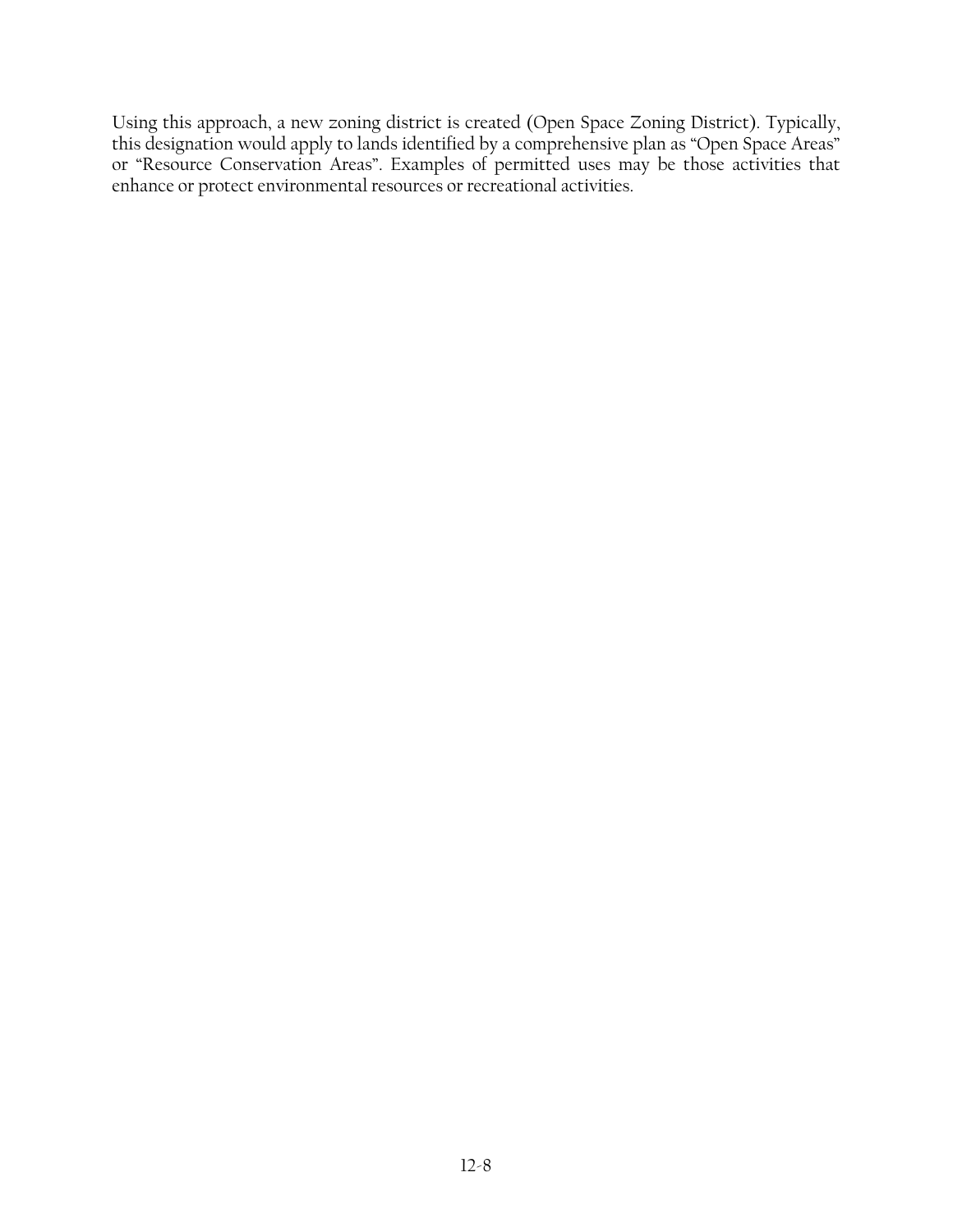Site A – Undeveloped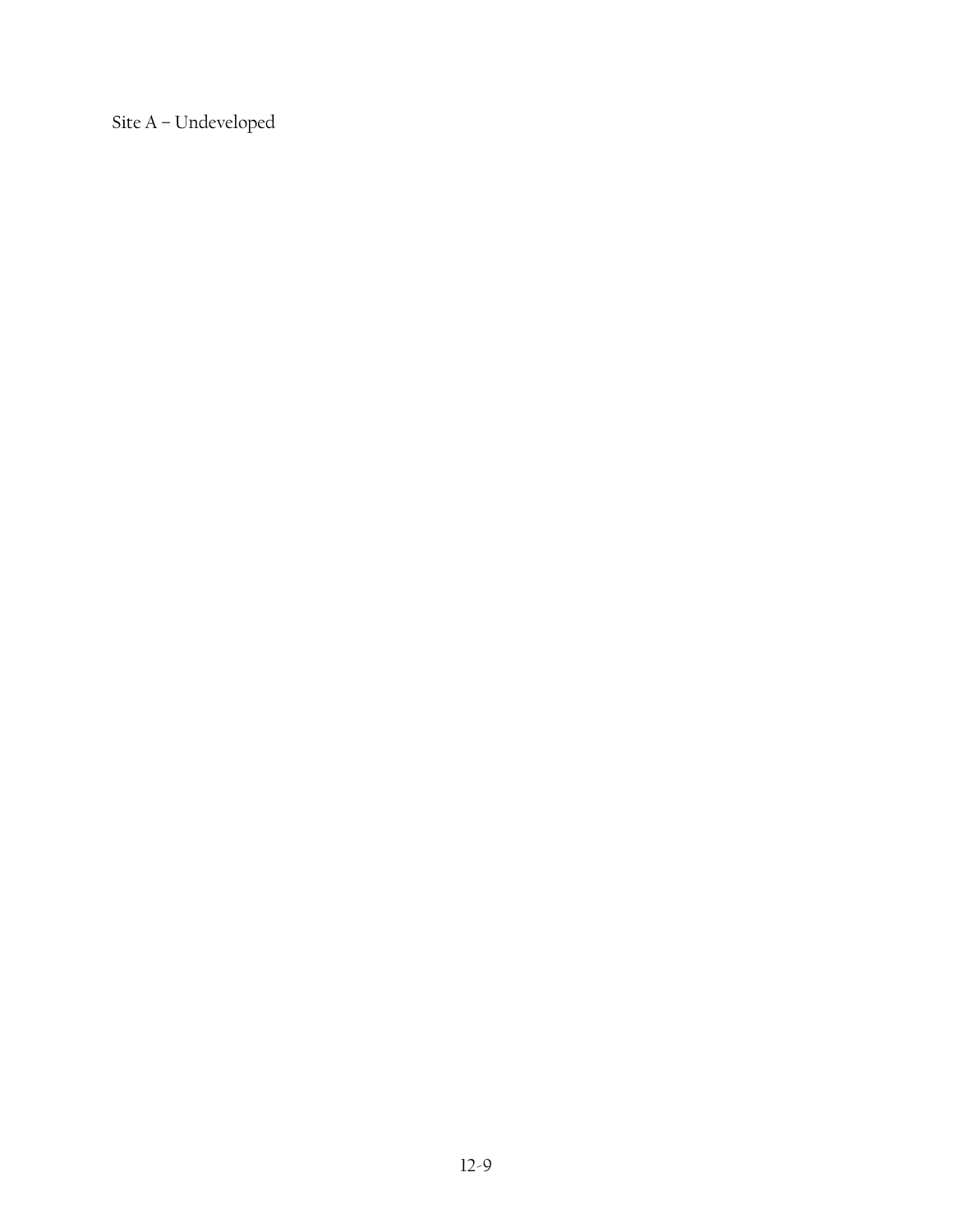Site A -Conventional Subdivision Design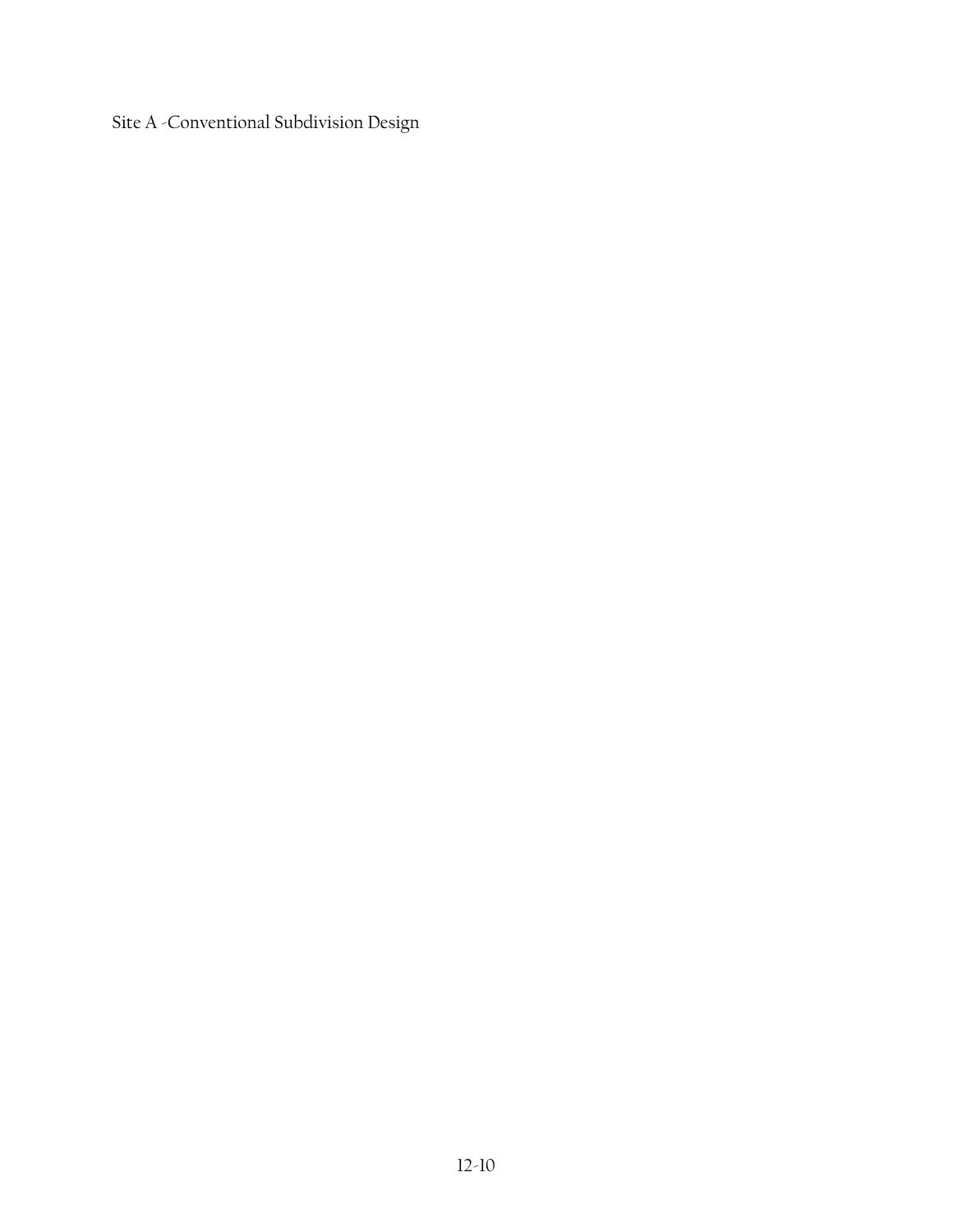Site A -Conservation Design Subdivision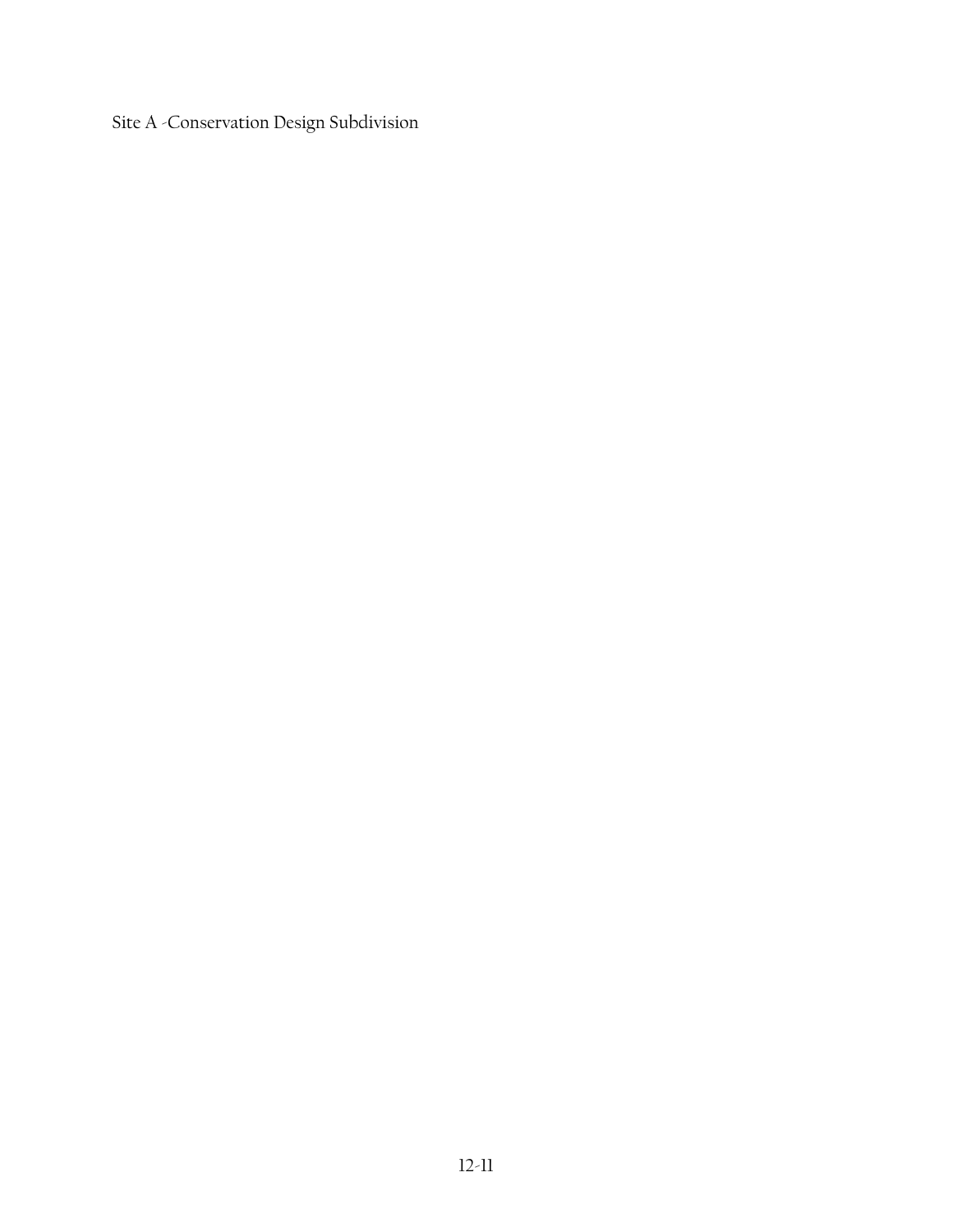Conservation Design Process Page 1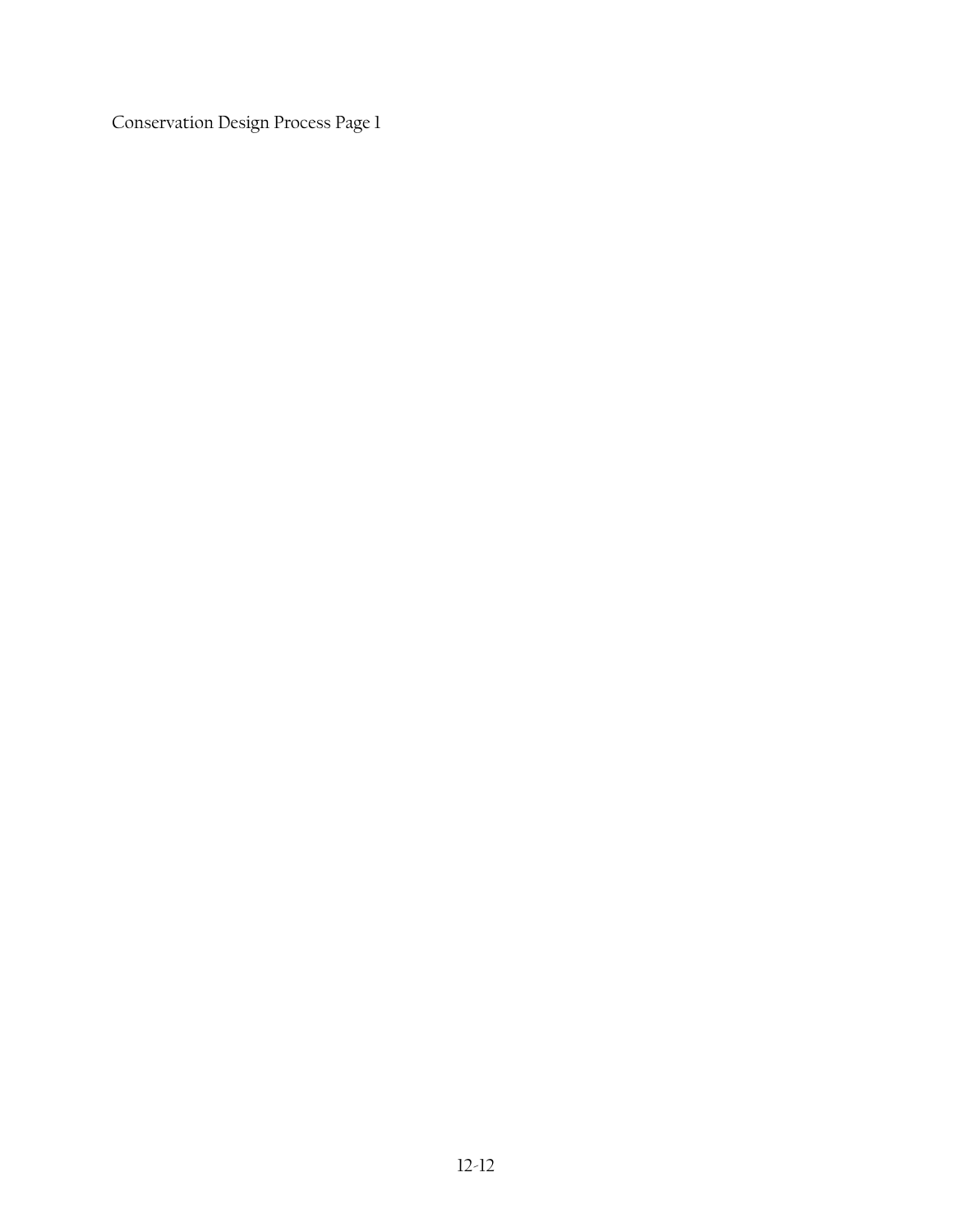Conservation Design Process Page 2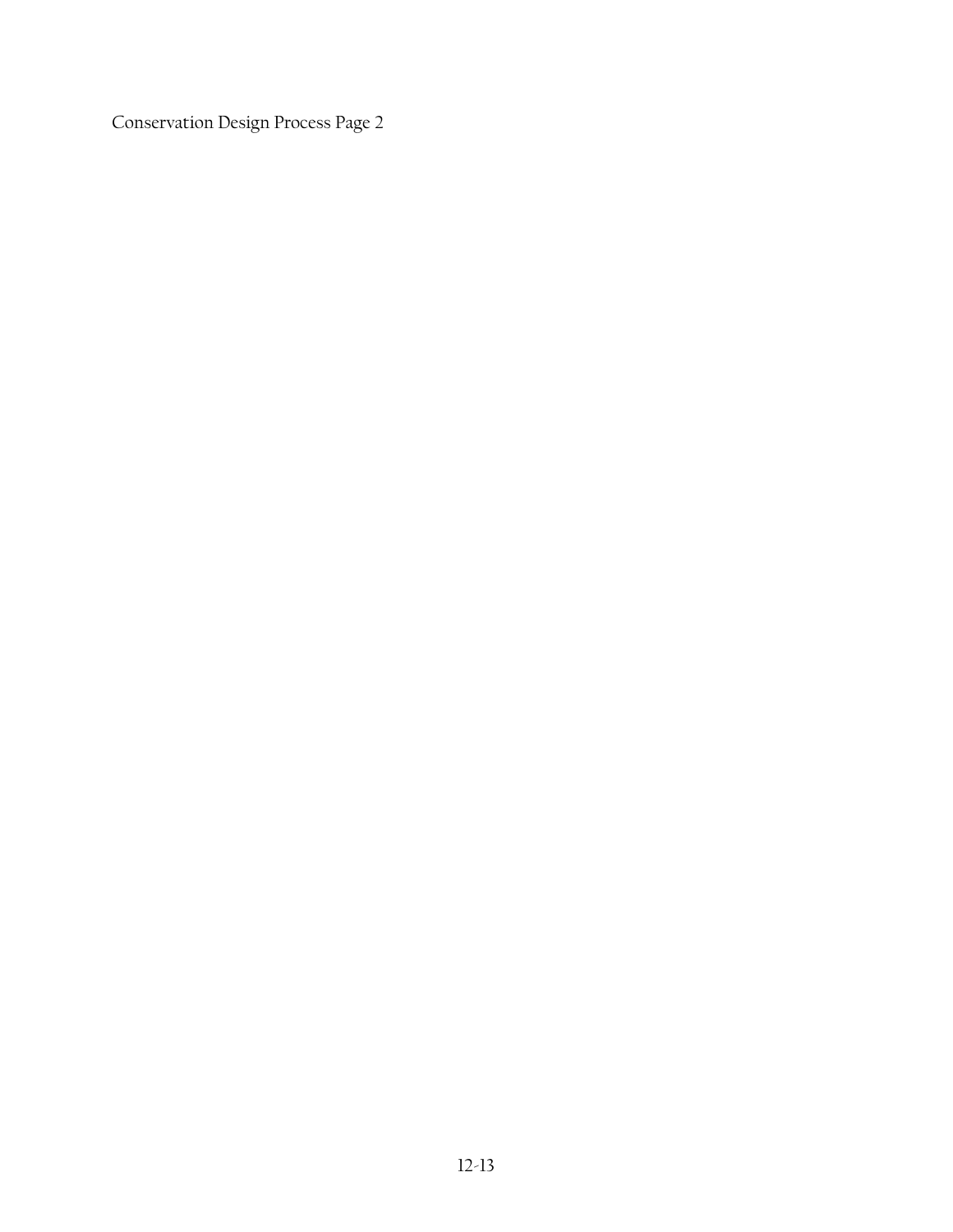Conservation Design Process Page 3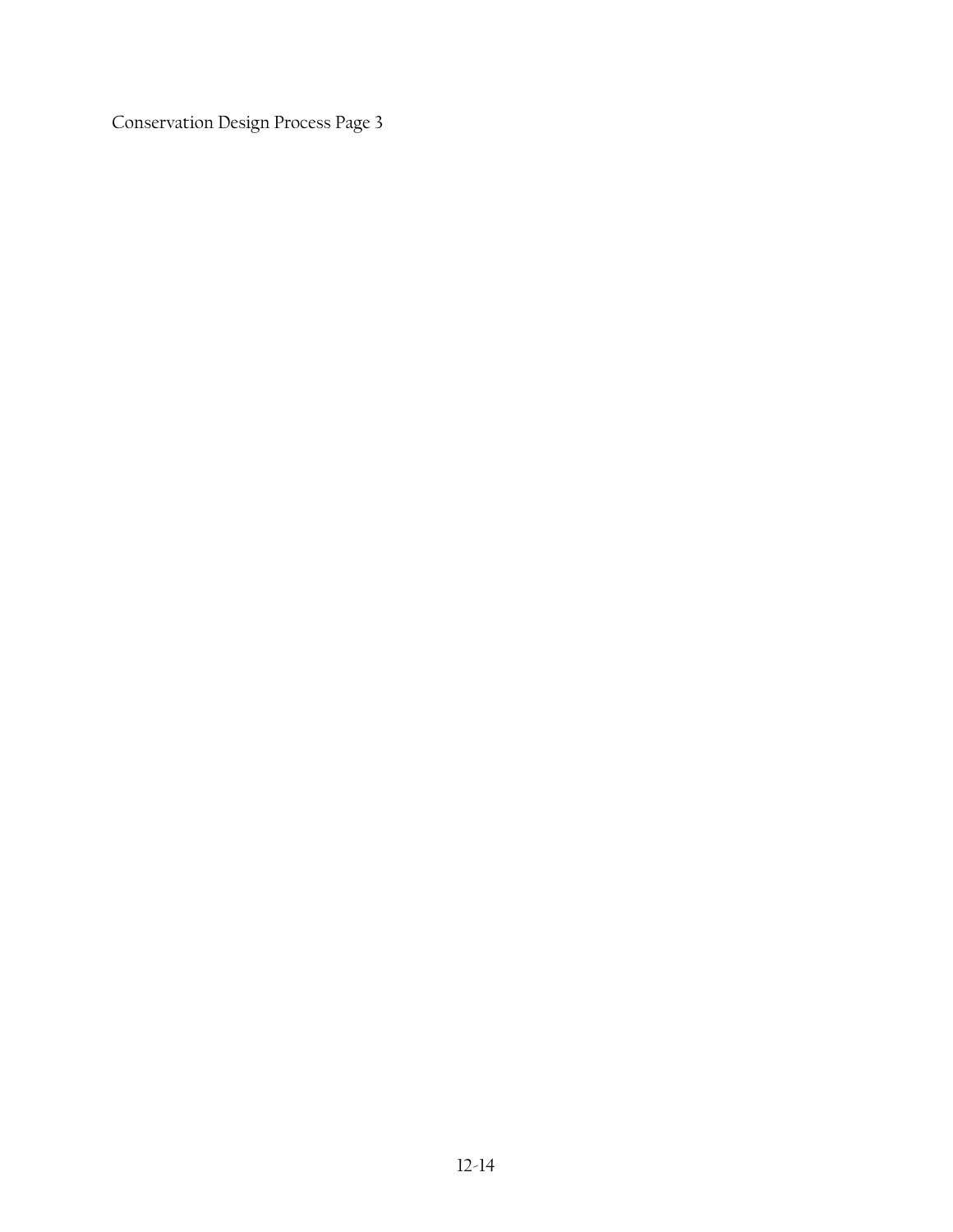### **12.8 BEST MANAGEMENT PRACTICES** (BMP)

Best management practices describe voluntary procedures and activities aimed at protection of natural resources. The recommendations portion of the plan narrative describes the use of three types of BMP's: shoreland, construction, and forestry.

### **12.8(a) Shoreland BMP's**

Shoreland BMP's are a set of specific actions that landowners can take to help protect and preserve water quality. In many cases, this means preserving the natural characteristics of shoreland property.

The shoreland BMP's produced by the University of Minnesota-Extension (UM-EX) provide specific instructions for a large range of property types (e.g. steep slopes, low vegetation, etc.) and issues pertaining to human use of shoreland (e.g. septic systems, gardens, landscaping, etc.). The information for these BMP's has been gathered from many different sources and is very thorough. Wisconsin does not have a specific set of shoreland BMP's, as it relies on forestry and construction BMP's to cover the shoreland area. As more information is gathered on the impact of human activity on shoreland, the BMP's may change accordingly. The shoreland BMP's outlined by UM-EX are meant to apply to all landowners on and near surface waters. It has been discovered that heavy land use by humans on, as well as around, shorelines can promote pollution of the water for human use and disrupt the natural habitation of the area.

The UM-EX Shoreland BMP's contain 20 "Fact Sheets" which provide detailed instruction and diagrams on the topics mentioned above. Some of the Sheets are titled:

- ► Maintaining Your Shoreland Septic System
- ► Ensuring A Safe Water Supply
- ► Limiting Impact of Recreation on Water Quality
- ► Stabilizing Your Shoreline To Prevent Erosion
- ► Caring For Shoreline Lawns and Gardens
- ► Managing Your Shoreline Woodlot
- ► Managing Crops and Animals Near Shoreland
- ► Conserving Water

For more information regarding shoreland BMP's consult the University of Minnesota Extension, or the Bayfield County Land Conservation Department.

## **12.8(b) Construction BMP's**

The soil erosion rate in Wisconsin during construction is 10 to 100 times greater than the rate of erosion from agriculture. This erosion and the resulting sedimentation significantly degrades the quality of Wisconsin's surface waters.

Construction BMP's are a set of measures and practices gathered and organized by the Department of Natural Resources from numerous agencies throughout the country which are used to eliminate or drastically reduce this erosion and sedimentation brought on by construction and development.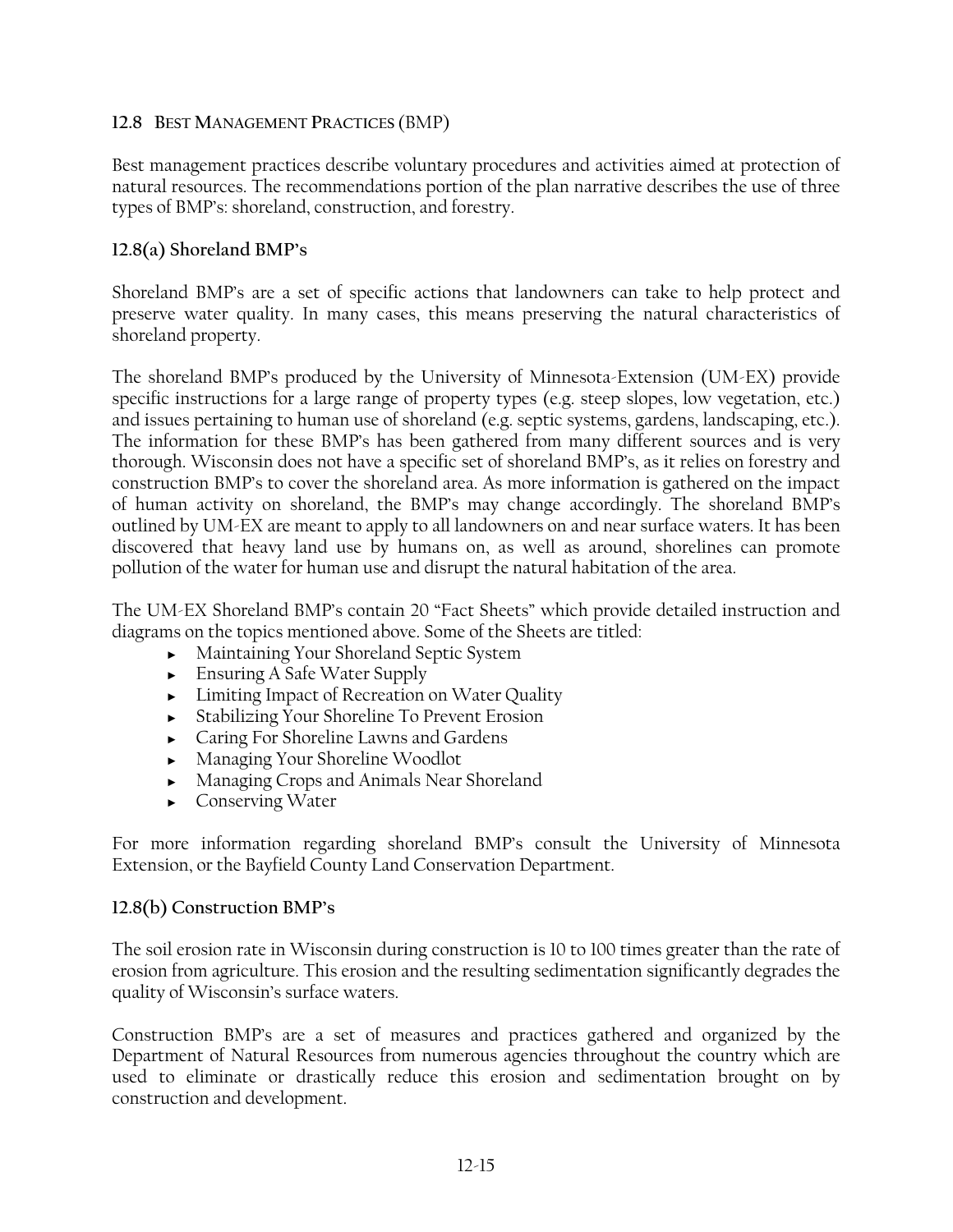In the Wisconsin Construction Site Best Management Practice Handbook, the principals of erosion and sediment control are described, and then the details of seven subjects related to the prevention of erosion are explained. The seven subjects included in the Handbook are:

- ► Diverting Flow
- ► Managing Overland Flow
- ► Trapping Sediment in Channelized Flow
- ► Establishing Permanent Drainage Ways
- ► Protecting Inlets
- ► Trapping Sediment During Site Dewatering
- ► Preventing Tracking

Within each of these subjects, there are subsections providing more information on specific types of problems. For example, in the "Diverting Flow" section temporary and permanent diversion are discussed. In the "Managing Overland Flow" section, numerous blockades are discussed including Silt Fences, Straw Bale Fences, Mulching, and Seeding. In "Trapping Sediment in Channelized Flow", different barriers such as Straw Bale Barrier and Sediment Basin are diagramed and explained. The means to effectively implement each strategy are covered in depth in the handbook and often include diagrams and site-specific directions.

Also included in the handbook are:

- ► Sample Erosion Control Plans
- ► How to Calculate Runoff
- ► Implementation and Enforcement Aids

These three sections are meant to serve as guides that are helpful in the use of all BMP's outlined in the handbook. For more information regarding forestry BMP's consult the Wisconsin Department of Natural Resources or the Bayfield County Land Conservation Department.

# **12.8(c) Forestry BMP's**

The goal of forestry BMP's in Wisconsin is to help loggers, landowners, and land managers be good stewards by protecting water quality during forest management activities. The Wisconsin Department of Natural Resources guide titled "Wisconsin's Forestry Best Management Practices for Water Quality" outlines in detail the procedures and practices recommended to attain this goal. These practices are voluntary in the sense that they are not legally binding but are strongly recommended by the DNR to ensure clean and safe water in Wisconsin.

There are eight subject headings in the Forestry BMP. Each of them describes in detail actions and practices that pertain to the specific topic, including:

- ► Fuels, Lubricants, and Spills
- ► Riparian Management Zones
- ► Forest Roads
- ► Mechanical Site Preparation and Tree Planting
- ► Timber Harvesting
- ► Prescribed Burning and Wildfire
- ► Chemicals
- ► Wetlands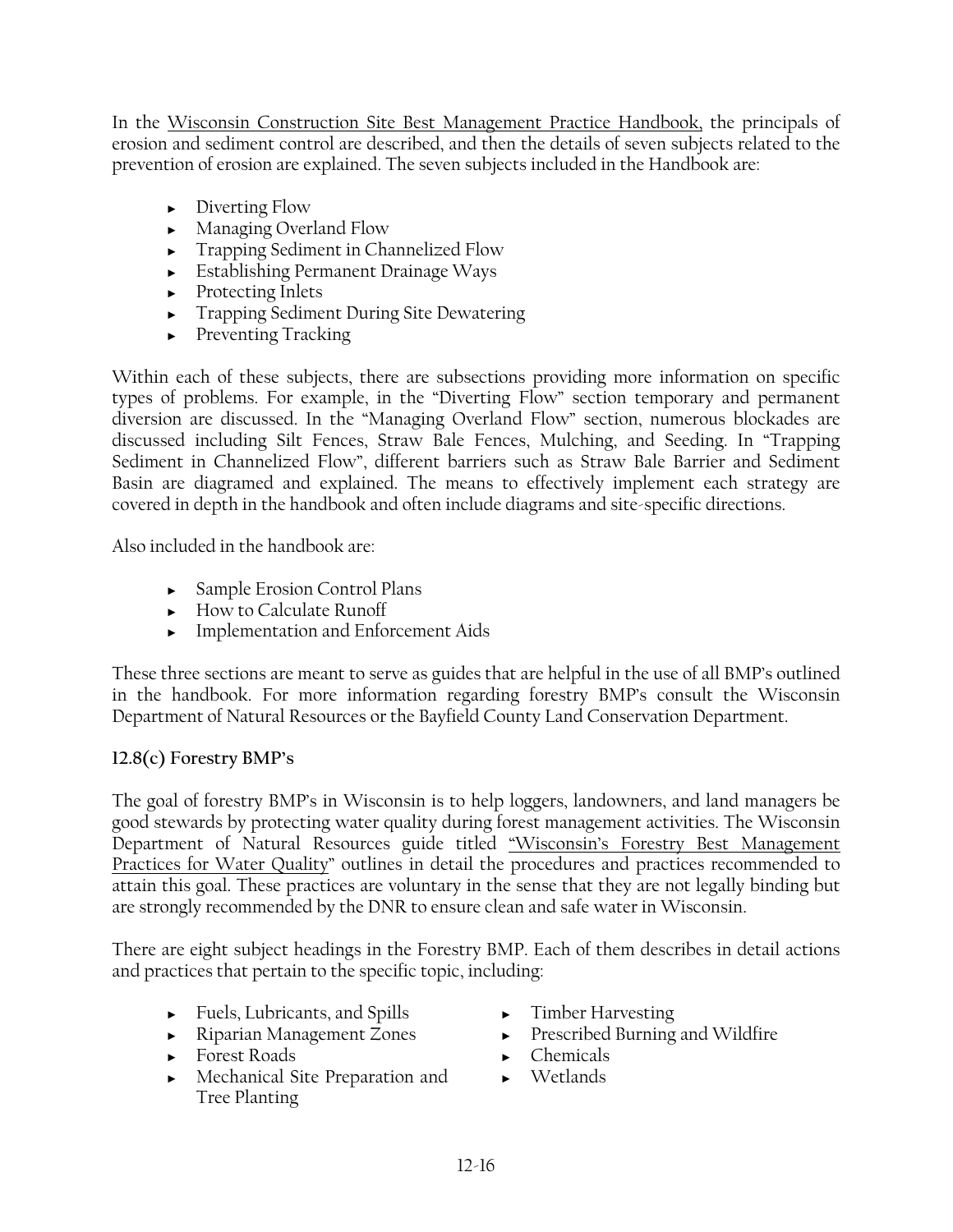Within each of these subjects there are more specific topics covered. For example, the Forest Roads BMP gives instructions for Stream Crossing, Road Drainage, Drainage Structures, Soil Stabilization, and Road Maintenance. The Timber Harvesting BMP includes Planning, Harvesting, Landings, and Skid Trails.

For more details, refer to the "Wisconsin's Forestry Best Management Practices for Water Quality" Field Manual. It is available online or in print form the WDNR. Additional information regarding forestry best management practices can be obtained from the Bayfield County Forestry Department.

## **12.9 ADDITIONAL PLAN IMPLEMENTATION TOOLS**

The following is a partial list and description of additional plan implementation tools available to local government to assist in achieving the goals and objectives of a land use plan.

## **Special Plans**

Special plans may arise through the planning process to address other specific issues. These plans often supplement the master plan and are important implementation tools. Some examples might include a downtown design plan, neighborhood plans or waterfront development plans.

## **Eminent Domain**

Eminent domain allows government to take private land for public purposes, even if the owner does not consent, as long as the government compensates the landowner for their loss. The legislature has delegated the power of eminent domain to local government for specific purposes.

## **Annexation / Incorporation**

Cities and villages have the power to annex lands within their extraterritorial boundaries. The power to extend municipal boundaries into adjacent unincorporated land allows a community to control development on its periphery, therefore, minimizing land use conflicts.

As an alternative to annexation, an unincorporated area may incorporate as a city of village, provided the unincorporated area meets certain statutory criteria.

## **Building Codes**

Municipalities may choose to enact building codes as part of their ordinances. Building codes are sets of regulations that set standards for the construction and maintenance of buildings in a community, which ensures that these buildings are safe. The codes are usually concerned with maintaining buildings in order to keep them from becoming dilapidated and/or rundown.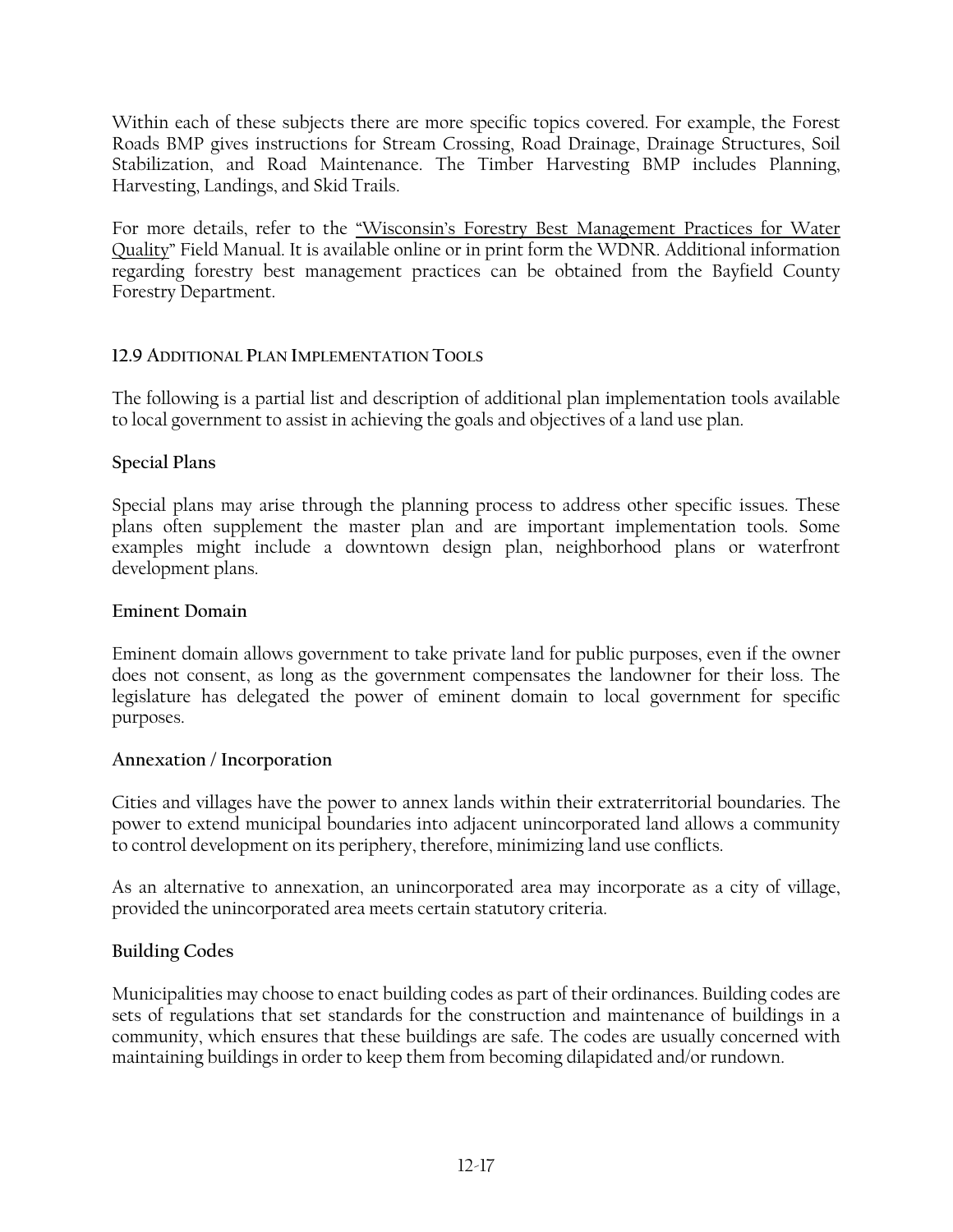## **Moratoria**

Then enactment of a moratorium temporarily stops all development in a specified area in order to plan for growth. This includes identifying and protecting sensitive lands and other community resources. Local units of government can enact this tool.

### **General Zoning**

Zoning is a tool that gives governmental bodies the power to intervene in the lives of private citizens for the protection of public health, safety, and welfare. Zoning separates conflicting land uses and ensures that development is directed in certain areas that can accommodate that particular land use. Several different types of specialized zoning exist.

- ¾ **Floodplain Zoning-** Floodplain zoning ordinances are required by Wisconsin law and pertain to cities, villages, and towns. The Wisconsin DNR specifies minimum standards for development in floodplains, but local ordinances may be more restrictive than these rules.
- ¾ **Shoreland Zoning** Wisconsin law requires that counties adopt zoning regulations in shoreline areas that are within 1,000 feet of a navigable lake, pond, or flowage, or 300 feet of a navigable stream or the landward side of the floodplain, whichever distance is greater. Minimum standards for shoreland zoning ordinances are specified in rules developed by the Wisconsin DNR, while local standards may be more restrictive than these rules.
- ¾ **Exclusive Agricultural Zoning-** Municipalities may adopt exclusive agricultural zoning for farmland under the Farmland Preservation Program. For farmers to be eligible for income tax credits, they must meet standards that require a minimum parcel size of 35 acres limit the use of the land to those that are agriculturally related. The ordinance must comply with the county farmland preservation plan.
- ¾ **Extraterritorial Zoning-** Any city or village that has a plan commission may exercise extraterritorial zoning power in the unincorporated areas surrounding the city or village. The extraterritorial zoning power may be exercised in the unincorporated areas located within 3 miles of the corporate limits of a first, second, or third class city, or within  $1\frac{1}{2}$ miles of a fourth class city or village.
- ¾ **Performance Zoning-** Performance zoning uses performance standards to regulate development. Performance standards are zoning controls that regulate the effects or impacts of a proposed development, instead of separating uses into various zones. The standards often relate to a sites development capability. For example, in agricultural areas, performance zoning could be used to limit development on prime agricultural soils and allow development on lower quality soils.
- ¾ **Bonus and Incentive Zoning-** Bonus or incentive zoning allows local governments to grant a bonus, usually in the form of density or the size of the development, in exchange for amenities such as parks or walking paths for example.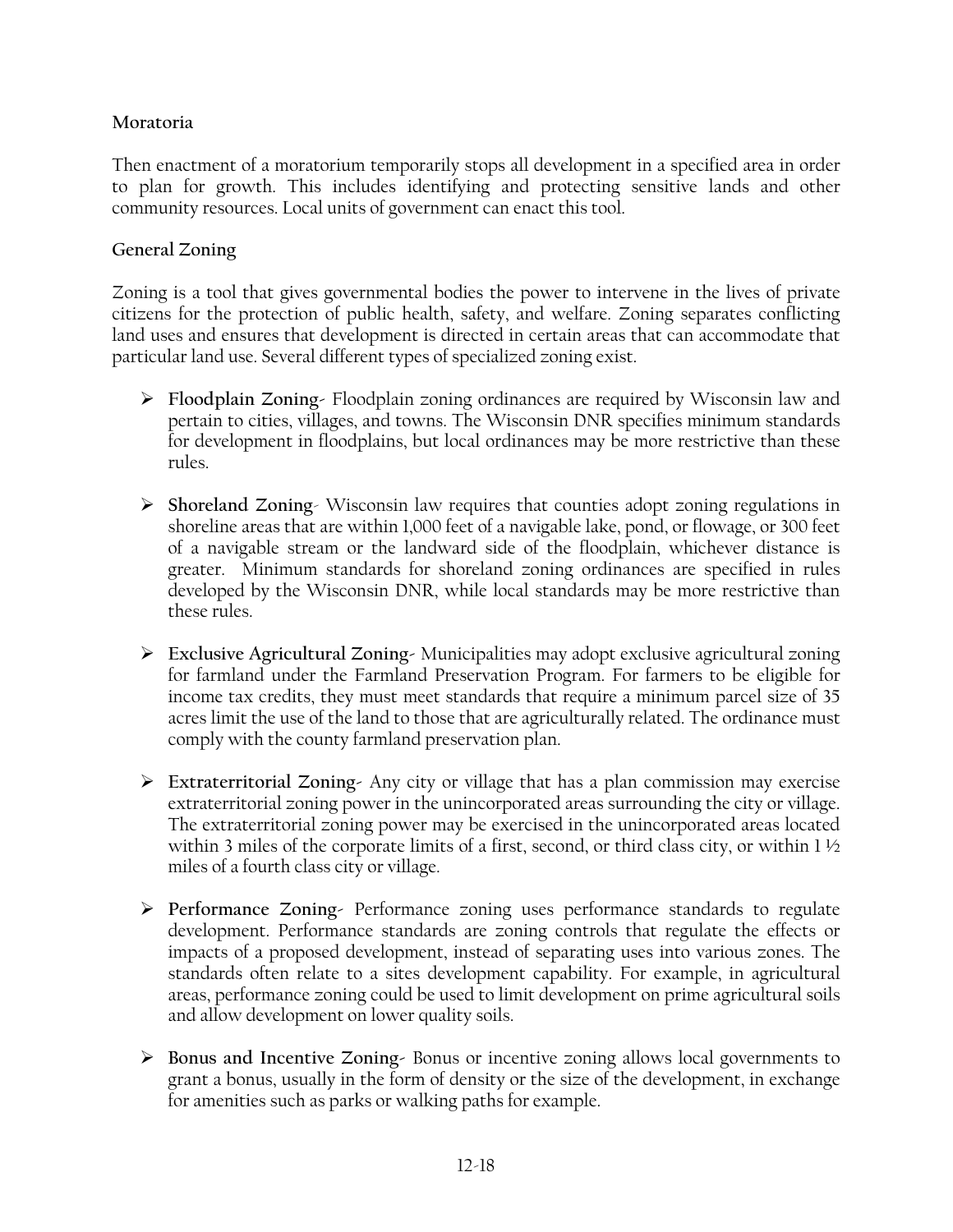- ¾ **Overlay Zoning-** Overlay zones are designed to protect important resources and sensitive areas. The underlying zoning regulates the type of uses permitted, while the overlay zone imposes specific requirements to provide additional protection.
- ¾ **Mixed Use Zoning-** Mixed use zoning is an effective way to enhance existing urban and suburban areas and encourage infill development. Mixed use zoning recognizes the existing mixture and encourages its continuance and may offer an alternative to struggling with nonconforming use complexities.
- ¾ **Inclusionary Zoning-** Inclusionary zoning provides incentives to developers to provide affordable housing as part of a proposed development project. For example, in exchange for higher density, a developer would have to build a specified number of low and moderate income dwelling units.

## **Planned Unit Developments (PUD's)**

Planned Unit Developments (PUD's) are planned and built developments that create a variety of compatible land uses. These developments vary in densities and are subject to more flexible setbacks, design, and open space requirements than are afforded by traditional or general zoning.

### **Reserved Life Estates**

This is a tool in which a landowner has the opportunity to sell or donate his or her land to a conservation organization, but is able to continue living and managing the property until they perish from this earth!!!!

## **Fiscal Tools**

## **Capital Improvement Program (CIP)**

Capital Improvement Programs are a fiscal tool that can help communities plan for the timing and location of community facilities and utilities (such as municipal sewer and water service, parks or schools). CIP's ensure that proper budgets are allocated for future developments or improvements to community infrastructure.

#### **Impact Fees**

Impact fees are financial contributions imposed on new developments to help pay for capital improvements needed to serve the development. Local governments can impose impact fees to finance highways, other transportation facilities, storm water facilities, solid waste and recycling facilities, fire and police facilities etc…

## **Tax Increment Financing (TIF)**

Cities and villages may designate tax increment financing districts to finance public improvements through the property taxes generated on future increases in the value of taxable